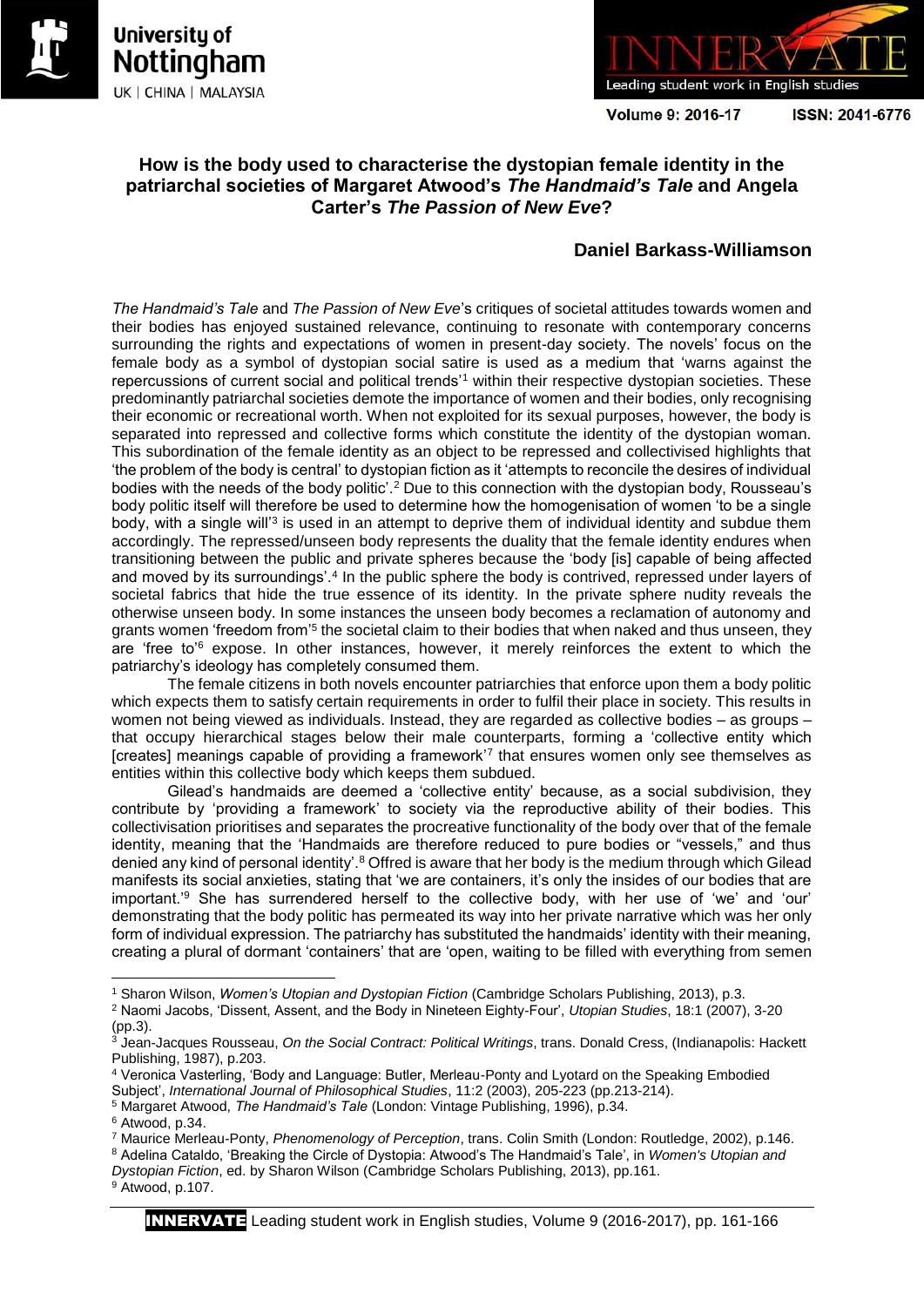to language'<sup>10</sup> which they, the patriarchy, has provided by way of sexual intercourse or rhetoric of sexual servitude to them. It is evident during Ofwarren's labour that, despite being surrounded by the red of handmaids, she is only noticed individually when her 'container'-like body is pregnant. To the patriarchy the handmaid's body gives them meaning, but to carry a body – a child – gives them identity for in that moment they are not a handmaid: they are a mother.

Another device used to ethically justify the patriarchy's interpretation of women as collective entities, who are purpose built for their socially prescribed function, is their 'dehumanisation'<sup>11</sup> of the women. This distances the body from the human identity, making it sound like an economically functioning machine that reflects their patriarchal 'view [of] the world in terms of reproductive functions'.<sup>12</sup> This functionality derives from the female body and becomes an identity, but that which is separate from their own. This separation between the two has led some to argue that it causes the body to become 'an ambivalent source of identification for women',<sup>13</sup> whose aesthetic provides their identity. Whilst this statement is true that the body is ambivalent, it is so to the men who desire it, rather than the women who inhabit it. Offred subsequently concludes that, as a handmaid, what she must present 'is a made thing, not something born'<sup>14</sup> because she knows what her identity is expected to be. As a member of this collective body, she has become a 'made thing' – manmade by the patriarchy whose agenda she serves without birth name or visible face, noticed only by her fertility of her own anonymised 'chalice'.<sup>15</sup> By stating that she must not present herself as something 'born', Offred is appealing to the patriarchy's collective body that severs the human ties of birth from her own body which otherwise grants her a human identity. Offred again recognises the complementary relationship between dehumanisation and the destruction of identity, stating that 'before you kill […] You have to create an it'.<sup>16</sup> It is this 'it', this 'made thing', which the handmaid becomes once they are homogenised and characterised not by the people that they are, but by the body that their patriarchy sees.

In *The Passion of New Eve* it should be noted that although Beulah's society is based on a 'matriarchal religion […] its usurpation and reappropriation of phallic power makes it merely patriarchy's inverse'<sup>17</sup> and will therefore be analysed to assess how the collective body formed here is a response to such patriarchy. Carter's Beulah is a 'place where contrarieties exist together'<sup>18</sup> and it is here that Mother produces 'collective entities' by amalgamating the mind and body of both genders in her own image. The 'daughters'<sup>19</sup> of Mother are the 'contrarieties' that inhabit Beulah and their innate sense of gratitude towards their creator, Mother, reinforces their subdued 'one will' to serve her. Eve's conception is therefore her membership to this collective body of offspring, which she is expected to sacrifice her body to, and by extension – Mother.

Conceived underground as a prototype of Mother's idealised matriarchy, Eve validates Beulah's reading as an 'analogy to a womb [of] Mother's body<sup>'20</sup> which, as a location, she calls 'the place where I was born'.<sup>21</sup> Eve considers herself born despite being surgically constructed in this analogical womb, which is reminiscent of Offred's previous 'made thing' assertion. Evelyn is stripped of human/male qualities and, as Eve, initially occupies a genderless purgatory until Mother's torturous indoctrination forces her adaption and acceptance of her new identity. Evelyn's return to this analogical womb, Beulah, becomes a 'journey backwards to the source'<sup>22</sup> which is, according to Carter's The *Sadeian Woman*, a reflection of the male preoccupation concerning their returning back to the womb as an unfortunate fantasy.<sup>23</sup> Indeed, the physical proxemics of his entrance into the womb of Beulah is parodied during his rape by Mother – itself representing the collective body they form during intercourse.

**.** 

<sup>10</sup> Molly Hite, 'Writing-and Reading-the Body', *Feminist Studies*, 14:1 (1988), 120-142 (pp.133).

<sup>11</sup> Ronald Beiner, 'The Longing for Total Revolution: Philosophic Sources of Social Discontent from Rousseau to Marx and Nietzsche Bernard', *Canadian Journal of Political Science,* 20:3 (1987), 665-666 (pp.666).

<sup>12</sup> Karen Stein, 'Margaret Atwood's Modest Proposal: The Handmaid's Tale', *The University of Rhode Island*, 148:1 (1996), 57-72 (pp.64).

<sup>&</sup>lt;sup>13</sup> Sheila Conboy, 'Scripted, Conscripted, and Circumscribed: Body Language in Margaret Atwood's The Handmaid's Tale', in *Anxious Power: Reading, Writing, and Ambivalence in Narrative by Women, ed. by Carol* Singley and Susan Sweeney (State University of New York, 1993), pp.6.

<sup>14</sup> Atwood, p.76.

<sup>15</sup> Atwood, p.176.

<sup>16</sup> Atwood, p.202.

<sup>17</sup> Tessa Kelly, *Angela Carter's Scarred Texts* (University of Bangor Press, 1999), p.96.

<sup>18</sup> Carter, p.48.

<sup>19</sup> Carter, p.49.

<sup>20</sup> Nicoletta Vallorani, 'The Body of the City: Angela Carter's "The Passion of the New Eve"', *Science Fiction Studies,* 21:3 (1994), 365-379 (pp.375).

<sup>21</sup> Carter, p.48.

<sup>22</sup> Carter, p.67.

<sup>23</sup> Angela Carter, *The Sadeian Woman* (Penguin Books, 2001), p.45.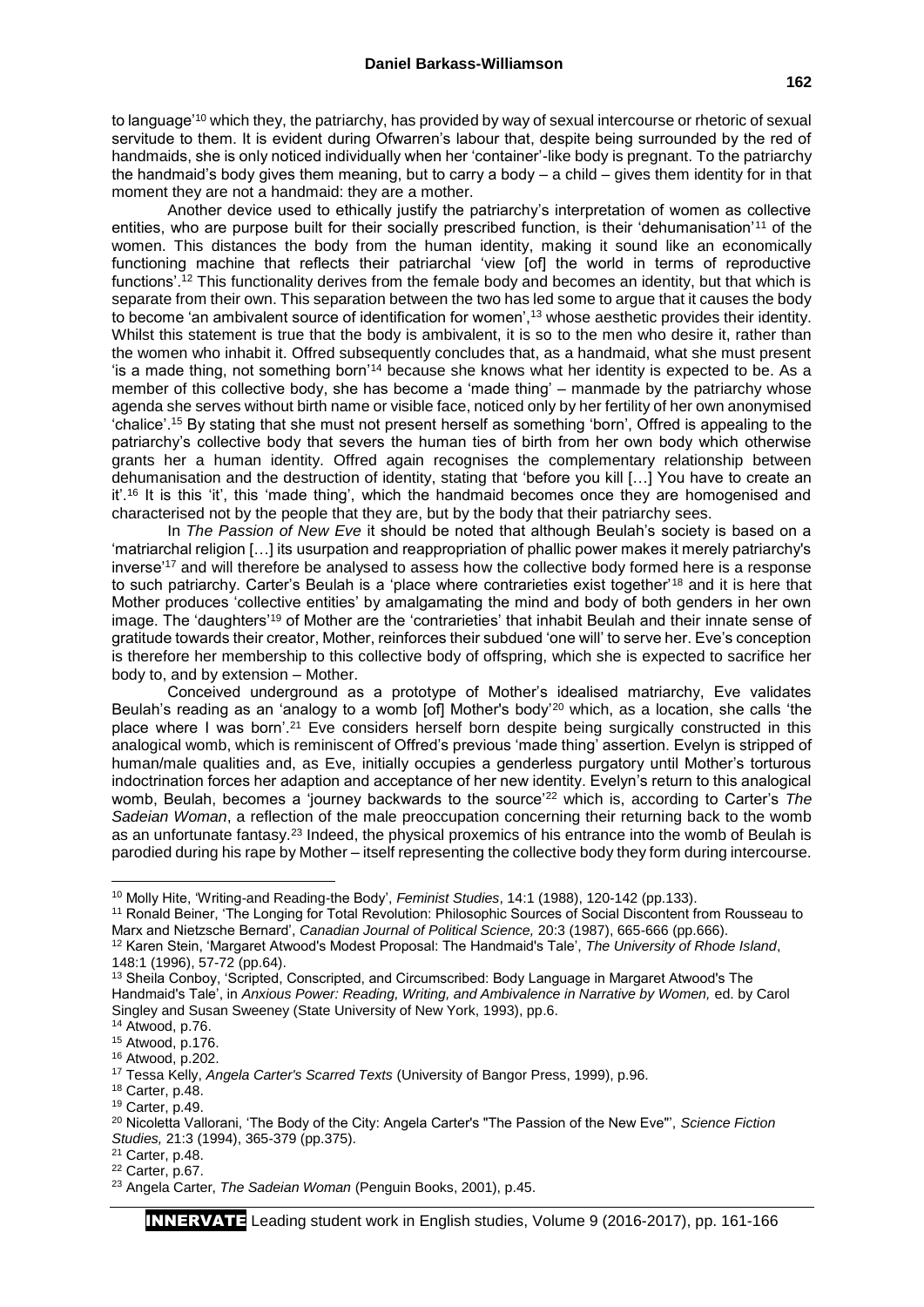#### **How is the body used to characterise the dystopian female identity in the patriarchal societies of Margaret Atwood's** *The Handmaid's Tale* **and Angela Carter's**  *The Passion of New Eve***?**

After this, Evelyn's sex-change admits Eve into the collective body of the daughters and therefore becomes a 'born' entity. Without the male body that Evelyn's hedonistic identity is so ingrained in, the removal of this host cell consequently leaves her old identity to die with it. It is this removal of Eve's original identity which makes it easier for her to be continually collectivised within groups of women (daughters/harem) because, unlike other women discussed later in the essay, she has yet to learn how to negotiate the world as a female.

Sometimes, however, there is resistance from groups of women. These groups subvert the homogenisation of the patriarchal body politic by placing their 'body in dialectical opposition with the dominant ideology'<sup>24</sup> and instead channel the 'single will'<sup>25</sup> of their marginalised peoples to form guerrilla factions. In *The Passion of New Eve,* the Women are a unit rebelling against their oppressive government and are depicted by a 'female circle–thus  $\mathcal Q$  with, inside it, a set of bared teeth'.<sup>26</sup> The symbol '♀' encompasses the female identity, but its circular shape and inclusion of teeth creates a vagina dentata<sup>27</sup> which shows that 'the body is appropriated by the object<sup>'28</sup> to intrinsically link the female identity with the female body as an emblem of their bodily reclamation. The vagina in its appropriated form characterises the body as an impenetrable force which (through its teeth) aims to subdue anyone who may try to alter it for their own means, be it body political or sexual. As an icon that embodies femaleness, the entire subversion of this gender symbol is therefore a feminist renovation of the collective body. The Women have birthed teeth – a new radical identity – from within the collectivised body which was otherwise used by the patriarchal body politic in an attempt to subdue them.

In both novels the body is also viewed as a repressed and unseen object that is transformed when transitioning between the private and public spheres in order to accommodate for the change in view to which it is subjected. Although the body adopts a collectivised form when in a public sphere which adheres to the socially prescribed notions outlined by Rousseau's aforementioned body politic, its private sphere presentation highlights how the body immobilises itself to negotiate the outside world.

In *The Passion of New Eve*, Leilah's private and public body presents two different identities. In the public sphere she dances for men, objectifying her body and using its ambivalent eroticism to exploit their arousal and successfully support a lifestyle where she 'never lacked for money'.<sup>29</sup> Meanwhile, in her private sphere – stripped of the furs and makeup that cultivate her public image – she instead submits herself to Evelyn's sexual sadism with disastrous consequences. He narrates Leilah's transition between these spheres when she gets ready for work, stating that 'to watch her dressing herself, putting on her public face, was to witness an inversion of the ritual disrobing to which she would later submit her body for'.<sup>30</sup> Leilah is noted for applying a 'public face' when leaving the apartment, concealing her youth and innocence which Evelyn only notices after seeing her in daylight without it. By 'putting on' this face, however, Leilah is subverting the view of her body so that she may now use it to negotiate her own place in society by fulfilling the expectations of her clientele. This act is, though, a process of continual 'inversion'. Upon re-entering the private sphere, Leilah – after carefully contriving her body to negotiate its change in surroundings – renounces such clothing and Evelyn foregrounds that she will undergo a 'disrobing' that will see her 'submit her body' to him.

Leilah is successful at work because her furs and makeup distance her body – heightening it, sexually – from an otherwise ordinary female identity and presenting it as 'another unknown space to be mastered'.<sup>31</sup> The ambivalence of her unseen body, repressed beneath layers of fur, creates mystery; presenting a public 'body as a mode of dramatizing or enacting possibilities'<sup>32</sup> which makes men lust for her. However, once Evelyn has enacted upon and mastered the unknown possibilities of Leilah's body within her private sphere, her body and thus identity, shatters. The removal of such sexual ambivalence contained behind the furs and makeup that accompany her unseen body results in Evelyn's disinterest with Leilah's natural female image because it no longer has the unseen mystery

**.** 

<sup>24</sup> Lucy Sargisson, *Contemporary Feminist Utopianism* (London: Routledge, 1996), p.49.

<sup>25</sup> Rousseau, p.203.

<sup>26</sup> Carter, p.10.

<sup>27</sup> Jill Raitt, 'The "Vagina Dentata" and the "Immaculatus Uterus Divini Fontis"', *Journal of the American Academy of Religion*, 48:3 (1980), 415- 431 (pp.415).

<sup>28</sup> Vallorani, p.367.

<sup>29</sup> Carter, p.30.

<sup>30</sup> Carter, p.30.

<sup>31</sup>Dunja Mohr, *Worlds Apart?: Dualism and Transgression in Contemporary Female Dystopias* (McFarland & Company, 2005), p.95.

<sup>32</sup> Judith Butler, 'Performative Acts and Gender Constitution', *Theatre Journal*, 40:4 (1988), 519-531 (pp.525).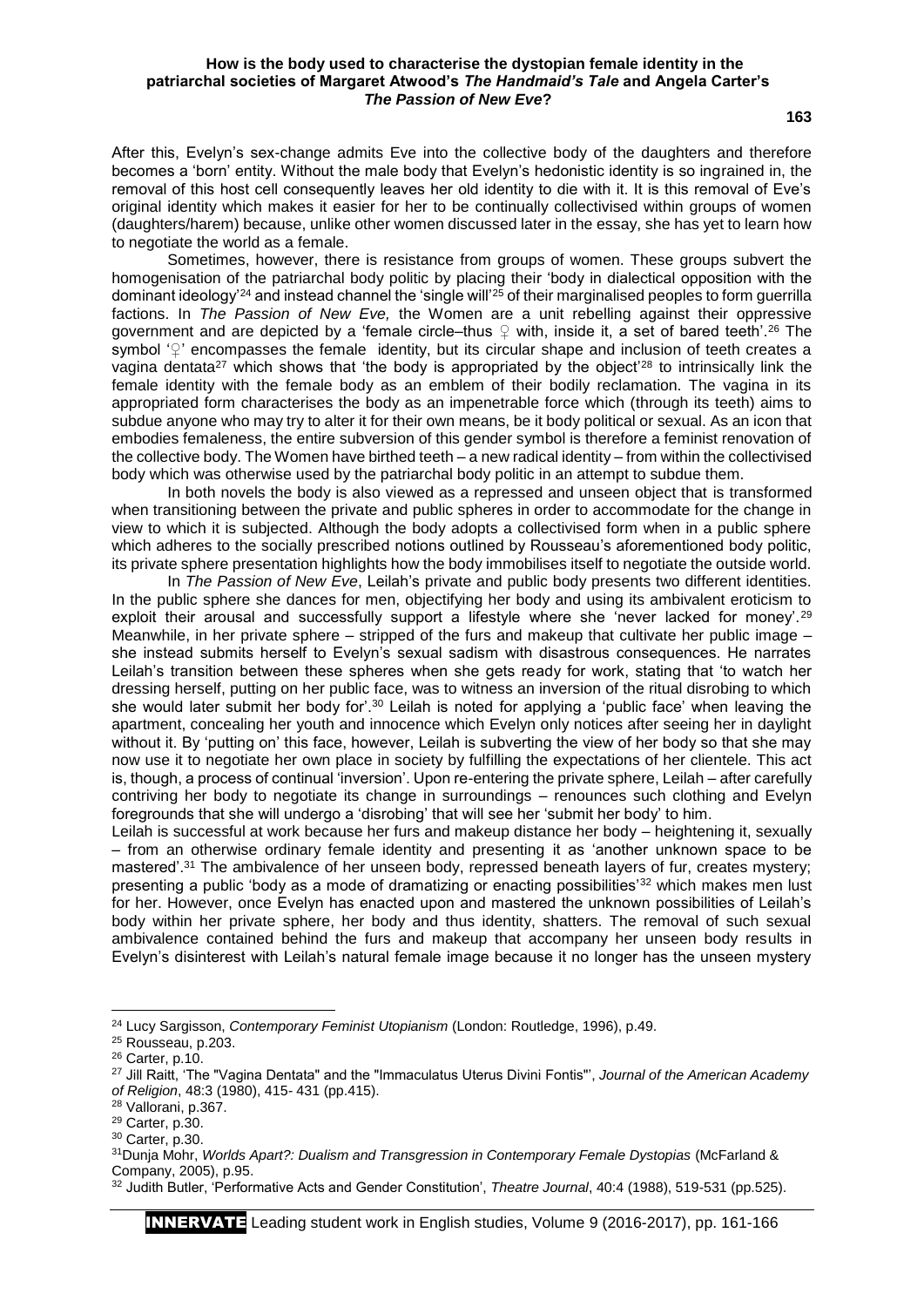which had the 'power of giving significance'<sup>33</sup> to her identity. Ultimately it is Leilah's decision to allow Evelyn (a symbol of the hedonistic values maintained by the public sphere's patriarchy) into the private sphere of her apartment and see her otherwise unseen body that results in her becoming a 'broken thing'<sup>34</sup> after her abortion. It is ironic, then, that Leilah's survival comes at 'the cost of all the rest of her furs [and] at the price of her womb'.<sup>35</sup> The loss of her womb, as a symbol and integral anatomical feature of her womanhood, shows the lasting effects she has sustained after the collision of such spheres, which – when kept separate – had protected her body. Meanwhile, the loss of her furs that have assisted in her negotiation of the public sphere can be read as her opportunity to expose her true identity because with no way of repressing her body, she is no longer unseen and consequently rebirthed at the novel's ending as Lilith.

Another woman who has repressed her body to negotiate the public sphere is Tristessa. She represses her male genitalia 'with scotch tape'<sup>36</sup> and clothes to construct an idealised female physique that reflects (in accordance to a heteronormative patriarchal view) the identity she desires. This has resulted in her body becoming her identity. It is 'inviolable'<sup>37</sup> to speculation because Tristessa's unknown body – her true identity – is instead completely concealed so that she may embody the identity she has produced through the feminine acts of her repressed body. Unlike Leilah who teases elements of ambiguity to equally promote and protect her unknown body, Tristessa represses any idea of the unknown body so that the public sphere will be content with immediately assuming her identity. Just as Tristessa hopes, Evelyn consumes this and sees her in terms of 'body, all body, to hell with the soul'<sup>38</sup> and ignores the 'soul' which, as an integral part of the unseen body, is akin to the identity of the body that hosts it. As a prior member of the patriarchy, Tristessa's success in achieving this illusion stems from her knowledge of their views regarding the female body as a sexual object and she creates accordingly a womanly physique so perfect in its performance that it blurs any 'distinction between the [unknown] anatomy of the performer and the gender that is being performed'.<sup>39</sup> The repression of the body, as stated, removes any 'distinction' between the identity performed through the body and the otherwise unseen male identity is, for the purposes of the shallow patriarchy, non-existent. Her masking of the unseen body becomes an entity that she has 'separated from the consciousness that inhabits it'<sup>40</sup> in order to enhance and live as her female form. The separation allows for her performance to be convincing, but is it her consciousness – her innate sense of identity – which is repressed and suffers as a result. Her continual performance is another critique of the patriarchy's intrinsic connection between both body and identity that has forced 'women to think with their bodies'<sup>41</sup> because it is, regardless of identity, their most noticed mode of expression. The presentation of the body is therefore a conscious response to the particular identity that Tristessa wants to convey, articulating an image that is in accordance to the public's expectation as to what a woman should be seen to represent.

When entering the public sphere in *The Handmaid's Tale*, Offred is forced to wear clothing which obscures her face and body, repressing any presentation of identity or sexuality to Gilead's male population. Her clothes become a uniform that characterise her societal role whilst also limiting any chance of Offred using her body to express herself within a public sphere in which she cannot openly talk. Gilead's patriarchy use this one uniform to repress the body's feminine expression as they consider multiple garments to be tools used by women 'to trick the men into thinking they were several different women'.<sup>42</sup> The patriarchy fears these different identities and considers them a threat because they 'trick' the previously mentioned body politic by creating distinguishable identities which are consequently harder to control.

Offred's occasional nudity in her private sphere, however, is used to expose the lack of individual identity one may expect her unseen body to maintain when out of the public eye. Like Tristessa, Offred therefore avoids acknowledging or looking at her unseen body when in private because of the unwanted identity attached to it. This associated identity is created through Gilead's patriarchal reproductive ideology which has manifested itself through the female body so successfully

**.** 

<sup>38</sup> Carter, p.7.

<sup>33</sup> Vasterling, p.212.

<sup>34</sup> Carter, p.35.

<sup>35</sup> Carter, p.34.

<sup>36</sup> Carter, p.141.

<sup>37</sup> Carter, p.137.

<sup>39</sup> Butler, p.175

<sup>40</sup> Theo Finigan. "'Into the Memory Hole' Totalitarianism and Mal d'Archive in Nineteen Eighty-Four and The Handmaid's Tale', *Fiction Studies*, 38:3, (2011), 435-459 (pp.440).

<sup>41</sup> Vallorani, p.366.

<sup>42</sup> Atwood, p.249.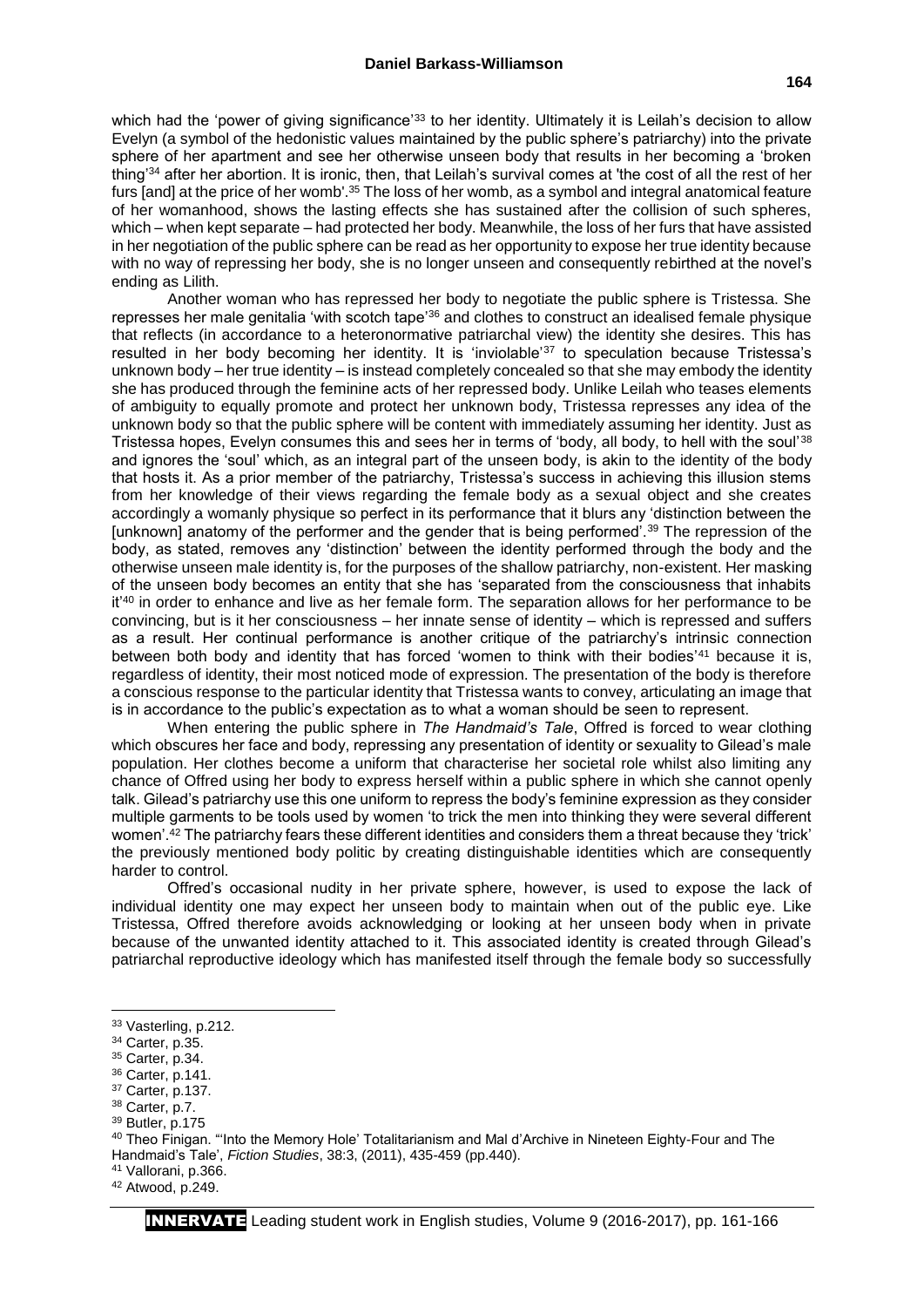#### **How is the body used to characterise the dystopian female identity in the patriarchal societies of Margaret Atwood's** *The Handmaid's Tale* **and Angela Carter's**  *The Passion of New Eve***?**

**165**

that even in her private sphere, she considers it to 'determine [her] so completely'.<sup>43</sup> Even the privacy of a bathroom, Offred shuns her nude body because she 'finds her nakedness strange, so distant from her own body have the practices of this regime made her'.<sup>44</sup> Rather than representing an entity over which she has autonomy, the body's communal meaning makes it the extended property of Gilead – an inescapable shackle reminding her of her servitude to an omniscient regime she is a part of. This removal of autonomy over the unseen body, as a result, disconnects the handmaid from any of her remaining identity.

The female identity in *The Handmaid's Tale* and *The Passion of New Eve* derives entirely from the form in which the patriarchy chooses to characterise their body. Women's bodies are reduced to malleable objects which, depending on the situation, are moulded through its clothing or atmosphere to reflect the identity that the patriarchy deems appropriate. The patriarchies of both novels have used the body politic to create a collective body which homogenises women to ensure they serve a purpose in society that is in accordance to any ideological framework put forward by themselves. It is, however, a view of the body which can be subverted. Some instead use it to undermine these ideals in order to create a unified resistance for regime change which, when separated and repressed, is an otherwise impossible task to achieve. Although the source of all characterisations of women in these novels unquestionably revolves in some way around their sexual allure or functionality which is attached to their bodies, there are moments when references to the unseen body displays identities they wish to retain. The body is repressed upon entering the public sphere in an attempt to hide its true identity so that it may not be taken away and when repression is not necessarily done by the patriarchy, it is in direct response to it. The unseen body can therefore be considered the only conceivable aspect of the body which retains some identity because it cannot be seen or accessed, one would think, by the patriarchy. However, these notions of faint optimism are ultimately proved wrong. The patriarchy eventually characterises the unseen body, actively in the public sphere or by having their ideologies penetrate the private sphere: Leilah's body is broken, Eve's raped, Tristessa's extinguished and Offred's a symbol of her perpetual servitude.

### **Bibliography**

Atwood, Margaret, *The Handmaid's Tale* (London: Vintage Publishing, 1996).

Bartkowski, Frances, *Feminist Utopias* (University of Nebraska Press, 1991).

- Beiner, Ronald, 'The Longing for Total Revolution: Philosophic Sources of Social Discontent from Rousseau to Marx and Nietzsche Bernard', *Canadian Journal of Political Science,* 20:3 (1987), 665-666.
- Butler, Judith, 'Performative Acts and Gender Constitution', *Theatre Journal*, 40:4 (1988), 519-531.
- Carter, Angela, *The Sadeian Woman* (Penguin Books, 2001).
- Cataldo, Adelina, 'Breaking the Circle of Dystopia: Atwood's The Handmaid's Tale', in *Women's Utopian and Dystopian Fiction*, ed. by Sharon Wilson (Cambridge Scholars Publishing, 2013), pp.156-208.

Conboy, Sheila, 'Scripted, Conscripted, and Circumscribed: Body Language in Margaret Atwood's The Handmaid's Tale', in *Anxious Power: Reading, Writing, and Ambivalence in Narrative by Women,* 

ed. by Carol Singley and Susan Sweeney (State University of New York, 1993), pp.349-363.

- Finigan, Theo, '"Into the Memory Hole": Totalitarianism and *Mal d'Archive in Nineteen Eighty-Four* and *The Handmaid's Tale*"', *Science Fiction Studies*, 38:3 (2011), 435–459.
- Hammer, Stephanie Barbé, 'The World as It Will Be? Female Satire and the Technology of Power in "The Handmaid's Tale"' *Modern Language Studies*, 20:2 (1990), 39–49.

Hite, Molly, 'Writing-and Reading-the Body', *Feminist Studies*, 14:1 (1988), 120-142.

- Hooker, Deborah, '(Fl)Orality, Gender, and the Environmental Ethos of Atwood's "The Handmaid's Tale"', *Twentieth Century Literature*, 52:3 (2006), 275–305.
- Jacobs, Naomi, 'Dissent, Assent, and the Body in Nineteen Eighty-Four', *Utopian Studies*, 18:1 (2007), 3-20.

Kelly, Tessa, *Angela Carter's Scarred Texts* (University of Bangor Press, 1999).

Kouhestani, Maryam, 'Disciplining the Body: Power and Language in Margaret Atwood's Dystopian Novel The Handmaid's Tale', *Journal of Educational and Social Research,* 3:7, (2013), 610-613.

**.** 

<sup>43</sup> Atwood, p.73.

<sup>44</sup> Frances Bartkowski, *Feminist Utopias* (University of Nebraska Press, 1991), p.148.